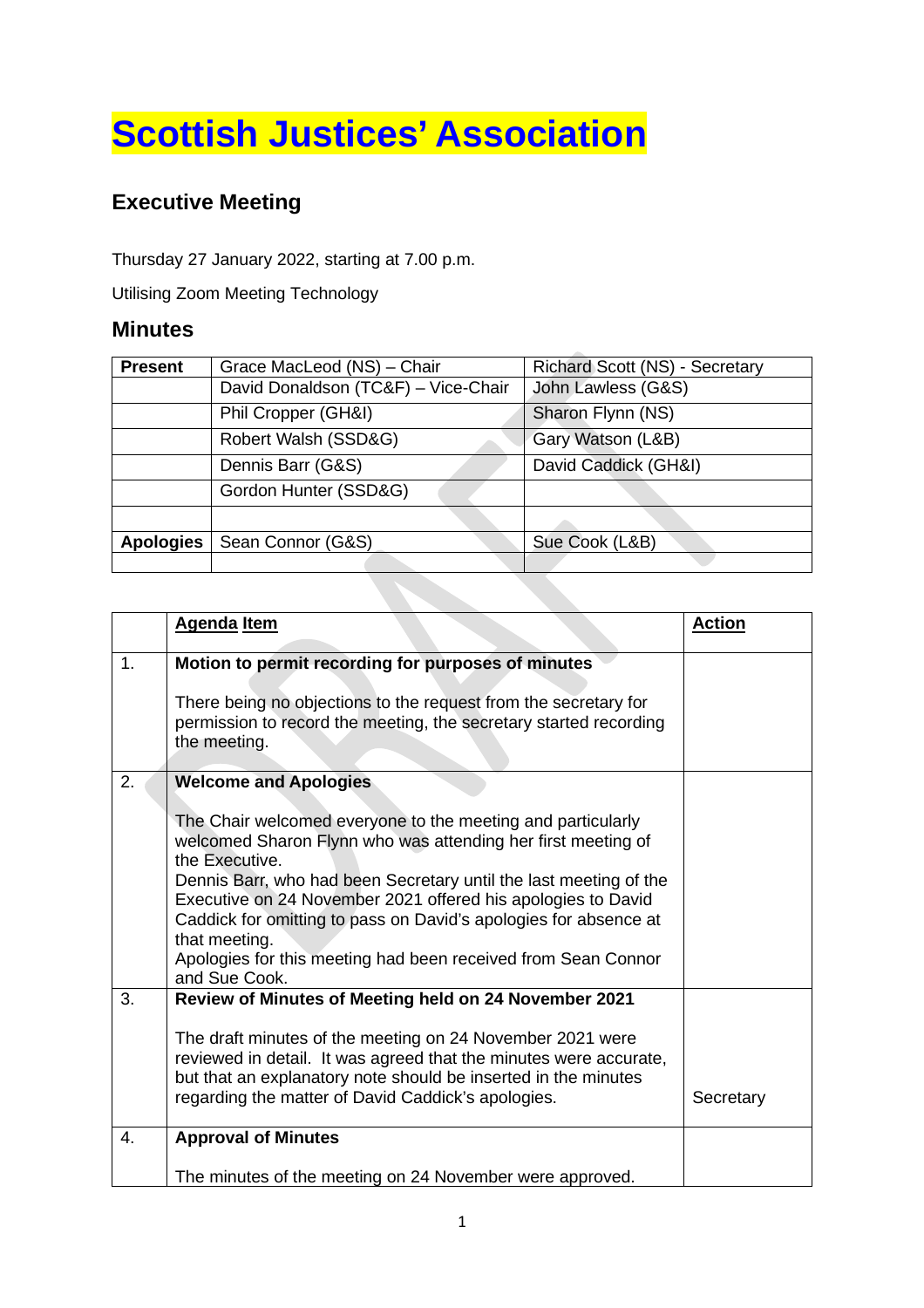| <b>Agenda Item</b>     |                                                                                                                                                                                                                                                                                                                                                                                                                                                                                                                                                                                                                                                                                                                                                                                                                                                                                                                                                                                                                                                                                                                                                                                                                                                                                                                                                                                                                                                                                                                                                                                                                                                                                                                                                                                                                                                                                                                                                                                                                                                                                                                                                                                                                                                                                                                                                                                                                                                                                                                                                                                                       | <b>Action</b> |
|------------------------|-------------------------------------------------------------------------------------------------------------------------------------------------------------------------------------------------------------------------------------------------------------------------------------------------------------------------------------------------------------------------------------------------------------------------------------------------------------------------------------------------------------------------------------------------------------------------------------------------------------------------------------------------------------------------------------------------------------------------------------------------------------------------------------------------------------------------------------------------------------------------------------------------------------------------------------------------------------------------------------------------------------------------------------------------------------------------------------------------------------------------------------------------------------------------------------------------------------------------------------------------------------------------------------------------------------------------------------------------------------------------------------------------------------------------------------------------------------------------------------------------------------------------------------------------------------------------------------------------------------------------------------------------------------------------------------------------------------------------------------------------------------------------------------------------------------------------------------------------------------------------------------------------------------------------------------------------------------------------------------------------------------------------------------------------------------------------------------------------------------------------------------------------------------------------------------------------------------------------------------------------------------------------------------------------------------------------------------------------------------------------------------------------------------------------------------------------------------------------------------------------------------------------------------------------------------------------------------------------------|---------------|
| Proposed:<br>Seconded: | <b>Phil Cropper</b><br>David Donaldson                                                                                                                                                                                                                                                                                                                                                                                                                                                                                                                                                                                                                                                                                                                                                                                                                                                                                                                                                                                                                                                                                                                                                                                                                                                                                                                                                                                                                                                                                                                                                                                                                                                                                                                                                                                                                                                                                                                                                                                                                                                                                                                                                                                                                                                                                                                                                                                                                                                                                                                                                                |               |
| 5.                     | <b>Matters Arising from the Minutes</b>                                                                                                                                                                                                                                                                                                                                                                                                                                                                                                                                                                                                                                                                                                                                                                                                                                                                                                                                                                                                                                                                                                                                                                                                                                                                                                                                                                                                                                                                                                                                                                                                                                                                                                                                                                                                                                                                                                                                                                                                                                                                                                                                                                                                                                                                                                                                                                                                                                                                                                                                                               |               |
| this year.             | (a) The Chair enquired if Phil Cropper had asked Martin<br>Morley if he would continue to support Phil with the<br>Scottish Justice Newsletter. Phil responded that he had<br>not been able to do so, but that he thought it safe to<br>assume that Martin would be willing to continue.<br>(b) The Chair informed the meeting that on 8 December,<br>together with the secretary and Dennis Barr, she had<br>attended a meeting at the Crown Office. The Chair<br>thanked Dennis Barr for making the arrangements. The<br>meeting had been with Ruth McQuaid who has Crown<br>Office responsibility for Sheriff Courts, JP Courts and for<br>national marking. Ruth McQuaid had stated that in<br>respect of domestic abuse cases the policy was clear -<br>lower end offences could be dealt with in the JP Courts.<br>Ruth had undertaken to investigate why this was not<br>happening. There followed a wide ranging discussion of<br>the treatment of domestic abuse and drink driving cases<br>and it was noted that government policy with regard to<br>domestic abuse was that such cases should be dealt with<br>in specialist courts. The Secretary indicated that he would<br>contact Ruth McQuaid to enquire how her investigation<br>was proceeding.<br>(c) With reference to invitations to external speakers to attend<br>meetings of the executive, the Chair informed the meeting<br>that through Kay McCorquodale she had invited David<br>Fraser of SCTS to attend one of our meetings. The Chair<br>explained that Mr Fraser is the Executive Director of<br>Courts and reports directly to Eric McQueen, Chief<br><b>Executive of SCTS.</b><br>(d) The Chair noted that in an e-mail dated 28 November she<br>had informed members of the executive of the SCTS<br>structure and also referred members to an organisation<br>chart on the Judicial Hub.<br>(e) The Chair noted that progress of the UK parliament bill to,<br>inter alia, raise the mandatory retirement age for judicial<br>office holders could be found at<br>https://bills.parliament.uk/bills/3032<br>It was anticipated that the legislation would pass by April of<br>(f) Following a lengthy discussion at the previous meeting<br>about lack of support for the JP Courts, dwindling numbers<br>of JPs and an apparent intent to run down the JP Courts,<br>the Chair informed the meeting that there had been a<br>proposal in North Strathclyde to recruit some additional<br>JPs. However, the Chair further informed the meeting that<br>the Sheriff Principal of North Strathclyde had turned down | Secretary     |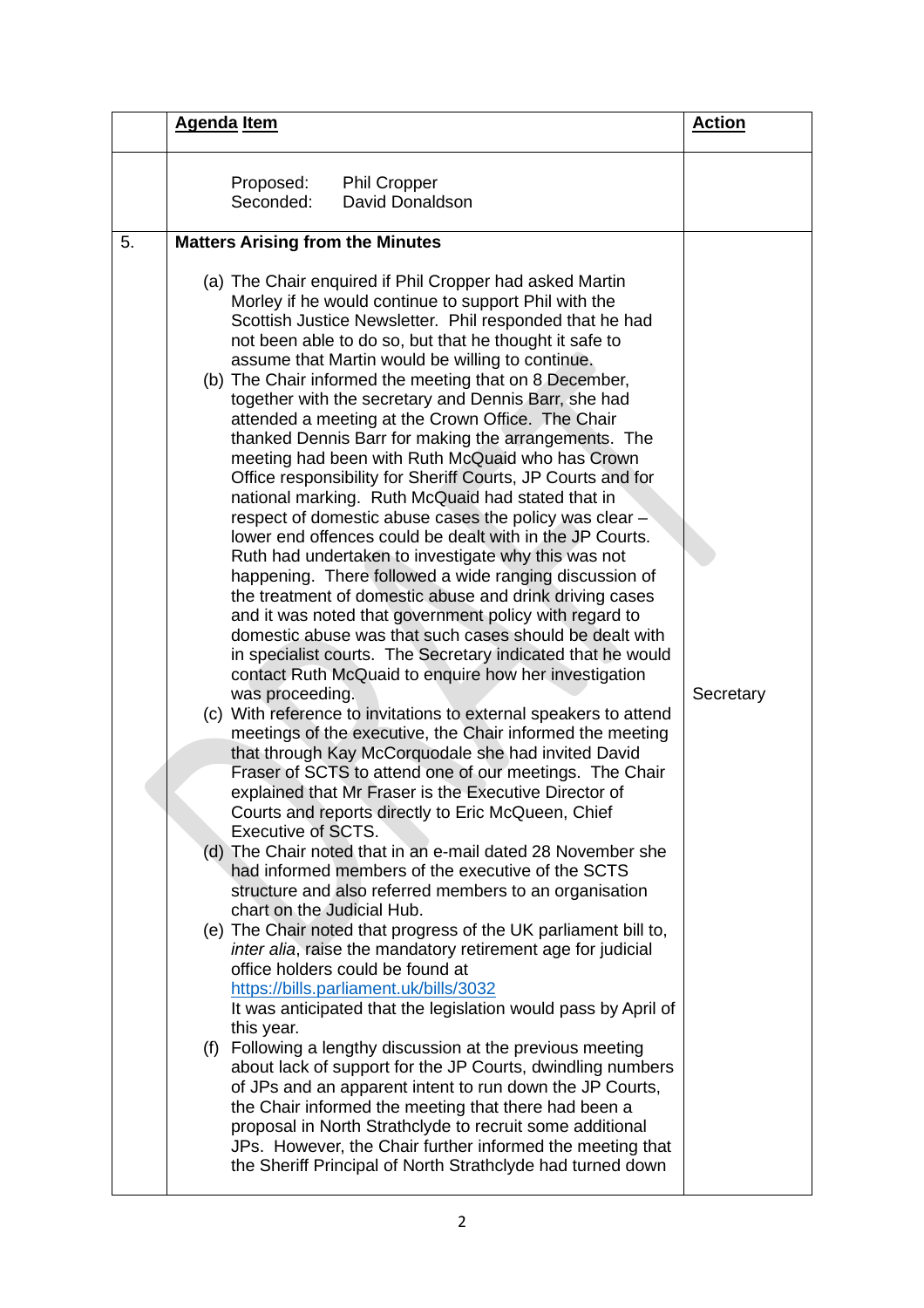|   | <b>Agenda</b> Item                                                                                                                                                                                                                                                                                                                                                                                                                                                                                                                                                                                                                                                                                                                                                                                                                                                                                                                                                                                                                                                                                                                                                                                                                                                                                                                                                                                                                                                                                                                                                                                                                                                                                                                                                                                                                                                                                              | <b>Action</b>                                                                                                       |
|---|-----------------------------------------------------------------------------------------------------------------------------------------------------------------------------------------------------------------------------------------------------------------------------------------------------------------------------------------------------------------------------------------------------------------------------------------------------------------------------------------------------------------------------------------------------------------------------------------------------------------------------------------------------------------------------------------------------------------------------------------------------------------------------------------------------------------------------------------------------------------------------------------------------------------------------------------------------------------------------------------------------------------------------------------------------------------------------------------------------------------------------------------------------------------------------------------------------------------------------------------------------------------------------------------------------------------------------------------------------------------------------------------------------------------------------------------------------------------------------------------------------------------------------------------------------------------------------------------------------------------------------------------------------------------------------------------------------------------------------------------------------------------------------------------------------------------------------------------------------------------------------------------------------------------|---------------------------------------------------------------------------------------------------------------------|
|   | this proposal and that no recruitment would therefore take<br>place for the time being.<br>(g) The Chair thanked Phil Cropper for the latest issue of<br>"Scottish Justice" which was published in December 2021.<br>(h) In respect of our membership of the European Association<br>of Lay Judges (EALJ) the Chair noted that there appeared<br>to be little enthusiasm for continuing our membership and<br>enquired when our membership was due for renewal.<br>Dennis Barr informed the meeting that there was no<br>subscription payable to EALJ and that our only financial<br>commitment had been to pay €20.00 towards EALJ<br>internet costs. Dennis informed the meeting that he had<br>not heard anything from EALJ for some time and the<br>secretary confirmed that he had heard nothing from them<br>since beginning his term of office. Dennis believed that<br>they had intended to organise a conference in May 2022,<br>but that with the covid situation this must be uncertain. It<br>was agreed that we would wait to hear from EALJ before<br>deciding whether to continue our membership.<br>(i) The Chair asked for the views of the meeting regarding<br>possible attendance at the Commonwealth Magistrates<br>and Judges Association (CMJA) in Accra, Ghana in<br>autumn of 2022. The consensus view was that the covid<br>situation would probably make it unwise to send a<br>delegate. Gordon Hunter noted that the security situation<br>in nearby countries was not good. The Chair observed<br>that CMJA might allow online attendance as had<br>happened last year and that we could consider nominating<br>one or more delegates to attend in this manner if such a<br>facility is offered.<br>It was noted that some members of the executive had still<br>(i)<br>to send biographies and pictures to John Lawless for the<br>website. The Chair reminded members to do so. | <b>Ashley Ward</b><br>David<br>Donaldson<br>Gary Watson<br><b>Martin Morley</b><br>Sue Cook<br><b>Susan Fallone</b> |
| 6 | <b>Constitutional Review Sub-committee</b>                                                                                                                                                                                                                                                                                                                                                                                                                                                                                                                                                                                                                                                                                                                                                                                                                                                                                                                                                                                                                                                                                                                                                                                                                                                                                                                                                                                                                                                                                                                                                                                                                                                                                                                                                                                                                                                                      |                                                                                                                     |
|   | The Chair, who also chairs the constitutional sub-committee,<br>informed the meeting that the group had met twice on 16<br>December 2021 and 12 January 2022. The work of the group had<br>continued by e-mail between meetings and the group was due to<br>meet again on 9 February 2022. So far three iterations of<br>improvement had taken place. It was noted that Christine<br>Buchanan, who is not a member of the executive, had been co-<br>opted onto the sub-committee and her contribution had been<br>valued.                                                                                                                                                                                                                                                                                                                                                                                                                                                                                                                                                                                                                                                                                                                                                                                                                                                                                                                                                                                                                                                                                                                                                                                                                                                                                                                                                                                      |                                                                                                                     |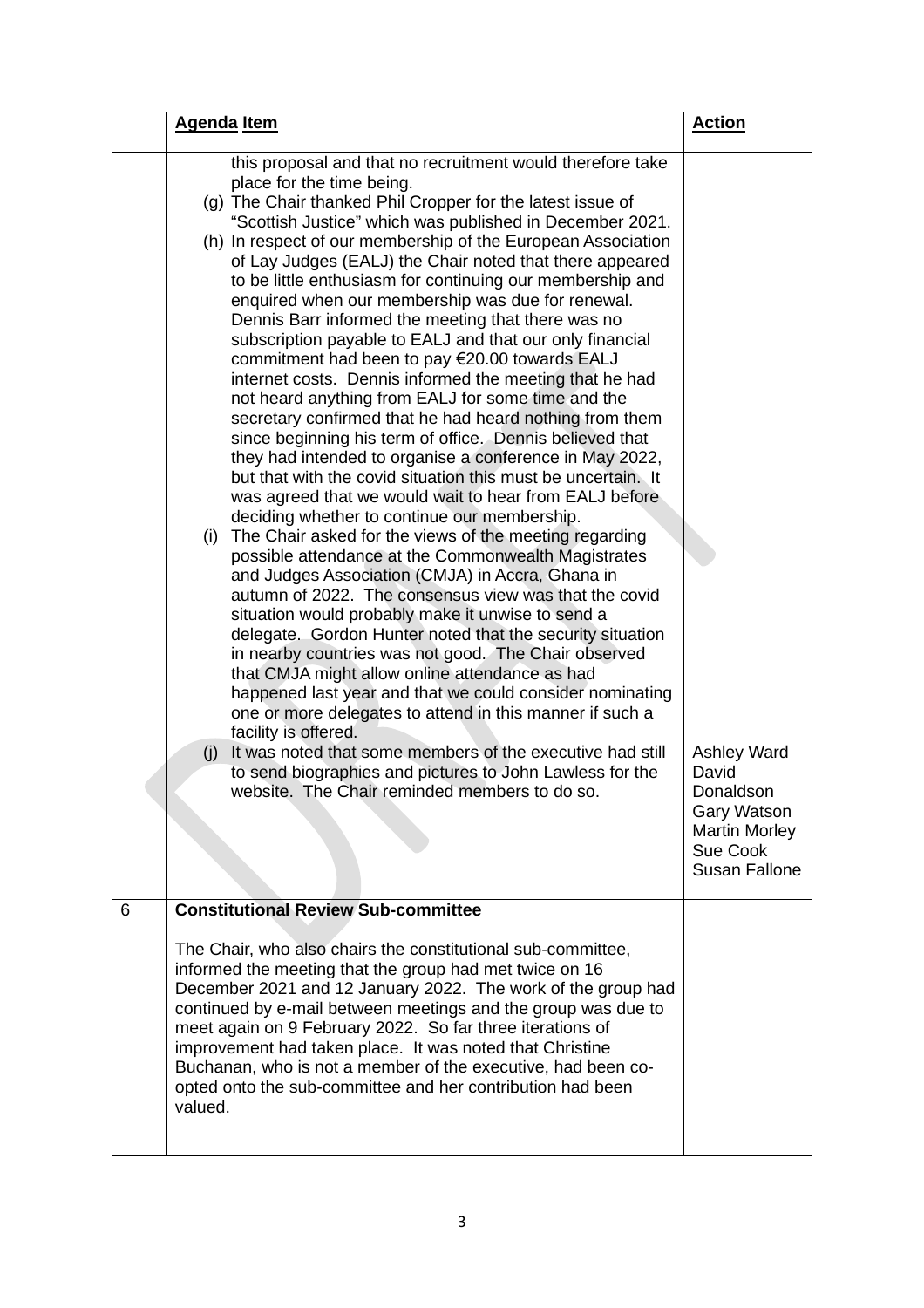|                | <b>Agenda Item</b>                                                                                                                                                                                                                                                                                                                                                                                                                                                                                                                                                                                                                                                                                                                                                                                                                                                                                                                                                                                                                                                                                                                                                                                                                                                                                                                                                                                                                                       | <b>Action</b> |
|----------------|----------------------------------------------------------------------------------------------------------------------------------------------------------------------------------------------------------------------------------------------------------------------------------------------------------------------------------------------------------------------------------------------------------------------------------------------------------------------------------------------------------------------------------------------------------------------------------------------------------------------------------------------------------------------------------------------------------------------------------------------------------------------------------------------------------------------------------------------------------------------------------------------------------------------------------------------------------------------------------------------------------------------------------------------------------------------------------------------------------------------------------------------------------------------------------------------------------------------------------------------------------------------------------------------------------------------------------------------------------------------------------------------------------------------------------------------------------|---------------|
| $\overline{7}$ | Support for SJA Members experiencing Difficulty with                                                                                                                                                                                                                                                                                                                                                                                                                                                                                                                                                                                                                                                                                                                                                                                                                                                                                                                                                                                                                                                                                                                                                                                                                                                                                                                                                                                                     |               |
|                | <b>Employers</b>                                                                                                                                                                                                                                                                                                                                                                                                                                                                                                                                                                                                                                                                                                                                                                                                                                                                                                                                                                                                                                                                                                                                                                                                                                                                                                                                                                                                                                         |               |
|                |                                                                                                                                                                                                                                                                                                                                                                                                                                                                                                                                                                                                                                                                                                                                                                                                                                                                                                                                                                                                                                                                                                                                                                                                                                                                                                                                                                                                                                                          |               |
|                | The Chair informed the meeting that in response to concerns                                                                                                                                                                                                                                                                                                                                                                                                                                                                                                                                                                                                                                                                                                                                                                                                                                                                                                                                                                                                                                                                                                                                                                                                                                                                                                                                                                                              |               |
|                | raised by a member at the AGM concerning JPs being released<br>by employers for court duties and a brief discussion of the matter                                                                                                                                                                                                                                                                                                                                                                                                                                                                                                                                                                                                                                                                                                                                                                                                                                                                                                                                                                                                                                                                                                                                                                                                                                                                                                                        |               |
|                | at the previous meeting of the executive, she had asked Dennis                                                                                                                                                                                                                                                                                                                                                                                                                                                                                                                                                                                                                                                                                                                                                                                                                                                                                                                                                                                                                                                                                                                                                                                                                                                                                                                                                                                           |               |
|                | Barr and Ashley Ward to draft letters that the SJA could send on                                                                                                                                                                                                                                                                                                                                                                                                                                                                                                                                                                                                                                                                                                                                                                                                                                                                                                                                                                                                                                                                                                                                                                                                                                                                                                                                                                                         |               |
|                | behalf of JPs experiencing such problems. Each had produced a                                                                                                                                                                                                                                                                                                                                                                                                                                                                                                                                                                                                                                                                                                                                                                                                                                                                                                                                                                                                                                                                                                                                                                                                                                                                                                                                                                                            |               |
|                | draft – a formal letter from Dennis and a more informal letter from                                                                                                                                                                                                                                                                                                                                                                                                                                                                                                                                                                                                                                                                                                                                                                                                                                                                                                                                                                                                                                                                                                                                                                                                                                                                                                                                                                                      |               |
|                | Ashley. The Chair stated that she liked them both and that the                                                                                                                                                                                                                                                                                                                                                                                                                                                                                                                                                                                                                                                                                                                                                                                                                                                                                                                                                                                                                                                                                                                                                                                                                                                                                                                                                                                           |               |
|                | style to be used would depend on the receiving employer. The                                                                                                                                                                                                                                                                                                                                                                                                                                                                                                                                                                                                                                                                                                                                                                                                                                                                                                                                                                                                                                                                                                                                                                                                                                                                                                                                                                                             |               |
|                | Chair enquired of members of the committee how they would like                                                                                                                                                                                                                                                                                                                                                                                                                                                                                                                                                                                                                                                                                                                                                                                                                                                                                                                                                                                                                                                                                                                                                                                                                                                                                                                                                                                           |               |
|                | to proceed. Sharon Flynn stated that she had personally                                                                                                                                                                                                                                                                                                                                                                                                                                                                                                                                                                                                                                                                                                                                                                                                                                                                                                                                                                                                                                                                                                                                                                                                                                                                                                                                                                                                  |               |
|                | experienced some difficulties with her employer (the NHS) who<br>had reduced the number of days permitted for JP days from 12 to                                                                                                                                                                                                                                                                                                                                                                                                                                                                                                                                                                                                                                                                                                                                                                                                                                                                                                                                                                                                                                                                                                                                                                                                                                                                                                                         |               |
|                | 5 per annum. Sharon pointed out that as the commitment for                                                                                                                                                                                                                                                                                                                                                                                                                                                                                                                                                                                                                                                                                                                                                                                                                                                                                                                                                                                                                                                                                                                                                                                                                                                                                                                                                                                               |               |
|                | sitting days as a JP was 12, this situation was not tenable. The                                                                                                                                                                                                                                                                                                                                                                                                                                                                                                                                                                                                                                                                                                                                                                                                                                                                                                                                                                                                                                                                                                                                                                                                                                                                                                                                                                                         |               |
|                | secretary observed that any letter sent on behalf of a JP would                                                                                                                                                                                                                                                                                                                                                                                                                                                                                                                                                                                                                                                                                                                                                                                                                                                                                                                                                                                                                                                                                                                                                                                                                                                                                                                                                                                          |               |
|                | need to be tailored to the particular circumstances. He did not                                                                                                                                                                                                                                                                                                                                                                                                                                                                                                                                                                                                                                                                                                                                                                                                                                                                                                                                                                                                                                                                                                                                                                                                                                                                                                                                                                                          |               |
|                | think it was possible to have a generic letter that could be used in                                                                                                                                                                                                                                                                                                                                                                                                                                                                                                                                                                                                                                                                                                                                                                                                                                                                                                                                                                                                                                                                                                                                                                                                                                                                                                                                                                                     |               |
|                |                                                                                                                                                                                                                                                                                                                                                                                                                                                                                                                                                                                                                                                                                                                                                                                                                                                                                                                                                                                                                                                                                                                                                                                                                                                                                                                                                                                                                                                          |               |
|                |                                                                                                                                                                                                                                                                                                                                                                                                                                                                                                                                                                                                                                                                                                                                                                                                                                                                                                                                                                                                                                                                                                                                                                                                                                                                                                                                                                                                                                                          |               |
|                |                                                                                                                                                                                                                                                                                                                                                                                                                                                                                                                                                                                                                                                                                                                                                                                                                                                                                                                                                                                                                                                                                                                                                                                                                                                                                                                                                                                                                                                          |               |
|                |                                                                                                                                                                                                                                                                                                                                                                                                                                                                                                                                                                                                                                                                                                                                                                                                                                                                                                                                                                                                                                                                                                                                                                                                                                                                                                                                                                                                                                                          |               |
|                |                                                                                                                                                                                                                                                                                                                                                                                                                                                                                                                                                                                                                                                                                                                                                                                                                                                                                                                                                                                                                                                                                                                                                                                                                                                                                                                                                                                                                                                          |               |
|                |                                                                                                                                                                                                                                                                                                                                                                                                                                                                                                                                                                                                                                                                                                                                                                                                                                                                                                                                                                                                                                                                                                                                                                                                                                                                                                                                                                                                                                                          |               |
|                |                                                                                                                                                                                                                                                                                                                                                                                                                                                                                                                                                                                                                                                                                                                                                                                                                                                                                                                                                                                                                                                                                                                                                                                                                                                                                                                                                                                                                                                          |               |
|                | opinion that we should not attempt to create template letters to                                                                                                                                                                                                                                                                                                                                                                                                                                                                                                                                                                                                                                                                                                                                                                                                                                                                                                                                                                                                                                                                                                                                                                                                                                                                                                                                                                                         |               |
|                | cover every situation, but that we should inform SJA members                                                                                                                                                                                                                                                                                                                                                                                                                                                                                                                                                                                                                                                                                                                                                                                                                                                                                                                                                                                                                                                                                                                                                                                                                                                                                                                                                                                             |               |
|                |                                                                                                                                                                                                                                                                                                                                                                                                                                                                                                                                                                                                                                                                                                                                                                                                                                                                                                                                                                                                                                                                                                                                                                                                                                                                                                                                                                                                                                                          |               |
|                |                                                                                                                                                                                                                                                                                                                                                                                                                                                                                                                                                                                                                                                                                                                                                                                                                                                                                                                                                                                                                                                                                                                                                                                                                                                                                                                                                                                                                                                          |               |
|                |                                                                                                                                                                                                                                                                                                                                                                                                                                                                                                                                                                                                                                                                                                                                                                                                                                                                                                                                                                                                                                                                                                                                                                                                                                                                                                                                                                                                                                                          |               |
|                |                                                                                                                                                                                                                                                                                                                                                                                                                                                                                                                                                                                                                                                                                                                                                                                                                                                                                                                                                                                                                                                                                                                                                                                                                                                                                                                                                                                                                                                          |               |
|                |                                                                                                                                                                                                                                                                                                                                                                                                                                                                                                                                                                                                                                                                                                                                                                                                                                                                                                                                                                                                                                                                                                                                                                                                                                                                                                                                                                                                                                                          |               |
|                | particularly for those who are self-employed. Dennis pointed out                                                                                                                                                                                                                                                                                                                                                                                                                                                                                                                                                                                                                                                                                                                                                                                                                                                                                                                                                                                                                                                                                                                                                                                                                                                                                                                                                                                         |               |
|                | that JPs claiming loss of earning were in most cases subsidising                                                                                                                                                                                                                                                                                                                                                                                                                                                                                                                                                                                                                                                                                                                                                                                                                                                                                                                                                                                                                                                                                                                                                                                                                                                                                                                                                                                         |               |
|                | the judicial system. His strong view was that this must be                                                                                                                                                                                                                                                                                                                                                                                                                                                                                                                                                                                                                                                                                                                                                                                                                                                                                                                                                                                                                                                                                                                                                                                                                                                                                                                                                                                               |               |
|                |                                                                                                                                                                                                                                                                                                                                                                                                                                                                                                                                                                                                                                                                                                                                                                                                                                                                                                                                                                                                                                                                                                                                                                                                                                                                                                                                                                                                                                                          |               |
|                |                                                                                                                                                                                                                                                                                                                                                                                                                                                                                                                                                                                                                                                                                                                                                                                                                                                                                                                                                                                                                                                                                                                                                                                                                                                                                                                                                                                                                                                          |               |
|                |                                                                                                                                                                                                                                                                                                                                                                                                                                                                                                                                                                                                                                                                                                                                                                                                                                                                                                                                                                                                                                                                                                                                                                                                                                                                                                                                                                                                                                                          |               |
|                |                                                                                                                                                                                                                                                                                                                                                                                                                                                                                                                                                                                                                                                                                                                                                                                                                                                                                                                                                                                                                                                                                                                                                                                                                                                                                                                                                                                                                                                          |               |
|                |                                                                                                                                                                                                                                                                                                                                                                                                                                                                                                                                                                                                                                                                                                                                                                                                                                                                                                                                                                                                                                                                                                                                                                                                                                                                                                                                                                                                                                                          | Chair         |
|                | David Caddick quoted from the UK government website dealing                                                                                                                                                                                                                                                                                                                                                                                                                                                                                                                                                                                                                                                                                                                                                                                                                                                                                                                                                                                                                                                                                                                                                                                                                                                                                                                                                                                              |               |
|                | with time off for Magistrate/JP duties and confirmed that there is                                                                                                                                                                                                                                                                                                                                                                                                                                                                                                                                                                                                                                                                                                                                                                                                                                                                                                                                                                                                                                                                                                                                                                                                                                                                                                                                                                                       |               |
|                | an obligation on employers to release staff. David expressed                                                                                                                                                                                                                                                                                                                                                                                                                                                                                                                                                                                                                                                                                                                                                                                                                                                                                                                                                                                                                                                                                                                                                                                                                                                                                                                                                                                             |               |
|                | surprise that the NHS was proving difficult and informed the                                                                                                                                                                                                                                                                                                                                                                                                                                                                                                                                                                                                                                                                                                                                                                                                                                                                                                                                                                                                                                                                                                                                                                                                                                                                                                                                                                                             |               |
|                |                                                                                                                                                                                                                                                                                                                                                                                                                                                                                                                                                                                                                                                                                                                                                                                                                                                                                                                                                                                                                                                                                                                                                                                                                                                                                                                                                                                                                                                          |               |
|                |                                                                                                                                                                                                                                                                                                                                                                                                                                                                                                                                                                                                                                                                                                                                                                                                                                                                                                                                                                                                                                                                                                                                                                                                                                                                                                                                                                                                                                                          |               |
|                | all circumstances. The secretary stated that in Sharon's case, he<br>believed the NHS was acting unlawfully in restricting the available<br>days to a number less than the minimum required for JP service.<br>David Donaldson agreed with this point, but pointed out that an<br>employer was required to release the JP but was not required to<br>pay the JP. Robert Walsh observed that he had had to take time<br>off without pay and that the loss of earning allowance paid by<br>SCTS was woefully inadequate. Phil Cropper expressed his<br>that if they should experience difficulties of this sort, the executive<br>would support them in an appropriate manner. Dennis Barr<br>agreed and stated that we should take account not only of the<br>individual JP but also of the JP's employer as different employers<br>might react in different ways. Dennis went on to reiterate the view<br>that the loss of earnings allowance is grossly inadequate,<br>revisited with SCTS urgently as it was 2 years since it had been<br>considered and that it was imperative that expenses for JPs be<br>put on a sensible footing.<br>The Chair said that she had raised the issue of support for JPs<br>with Kay McCorquodale at their last meeting but would do so<br>again at the next meeting.<br>meeting that two JPs in Inverness were NHS employees.<br>However, he noted that the custom and practice might vary<br>between health boards. |               |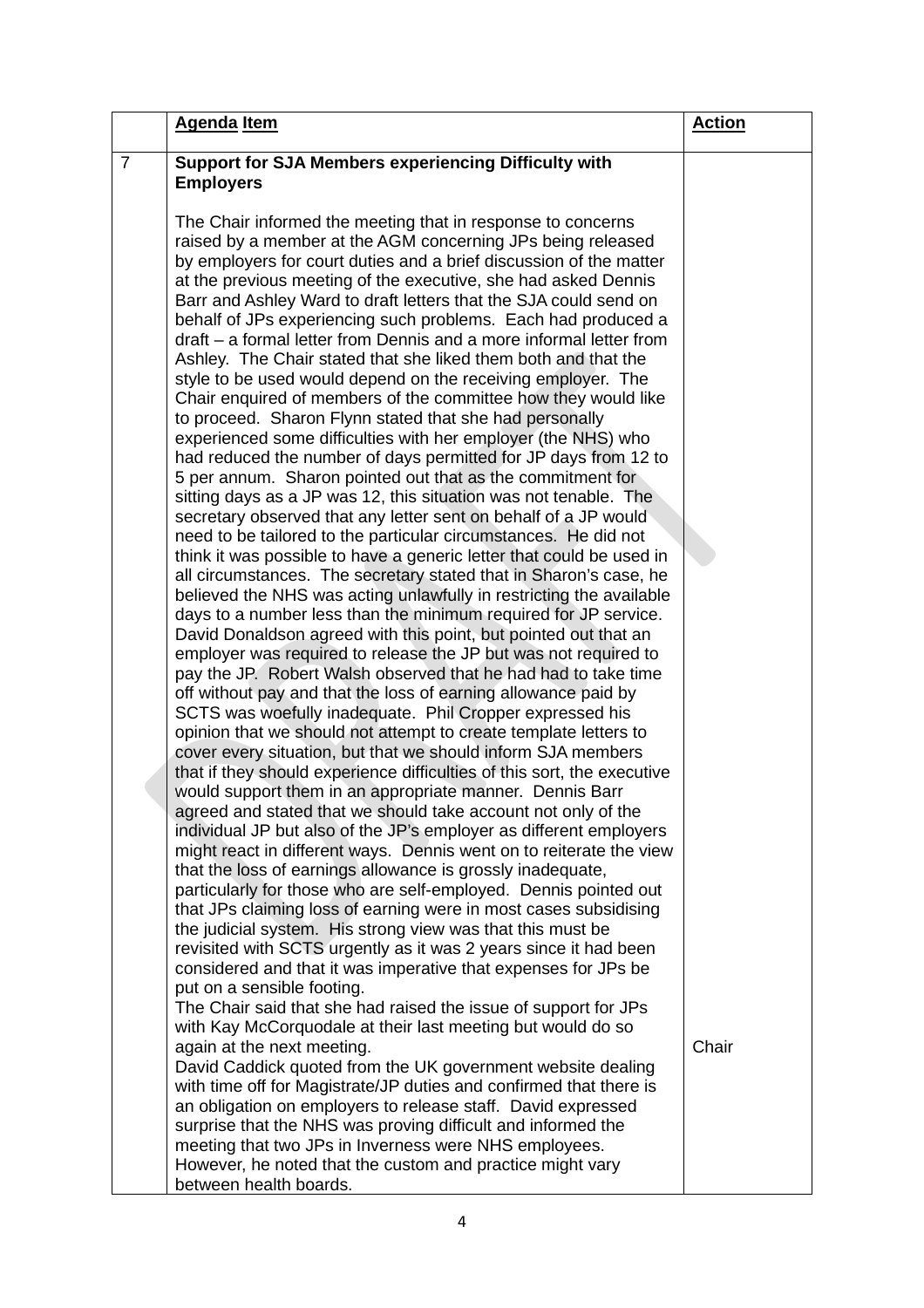| <b>Agenda Item</b>                                                                                                                                                                                                                                                                                                                                                                                                                                                                                                                                                                                                                                                                                                                                                                                                                                                                                                                                                                                                                                                                                                                                                                                                                                                                                                                                                                                                                                                                                                                                                                                                                                                                                                                                                                                                                                                                                                                                                                                                                                                                                                                                                                                                                                                                                                                                                                       | <b>Action</b>                 |
|------------------------------------------------------------------------------------------------------------------------------------------------------------------------------------------------------------------------------------------------------------------------------------------------------------------------------------------------------------------------------------------------------------------------------------------------------------------------------------------------------------------------------------------------------------------------------------------------------------------------------------------------------------------------------------------------------------------------------------------------------------------------------------------------------------------------------------------------------------------------------------------------------------------------------------------------------------------------------------------------------------------------------------------------------------------------------------------------------------------------------------------------------------------------------------------------------------------------------------------------------------------------------------------------------------------------------------------------------------------------------------------------------------------------------------------------------------------------------------------------------------------------------------------------------------------------------------------------------------------------------------------------------------------------------------------------------------------------------------------------------------------------------------------------------------------------------------------------------------------------------------------------------------------------------------------------------------------------------------------------------------------------------------------------------------------------------------------------------------------------------------------------------------------------------------------------------------------------------------------------------------------------------------------------------------------------------------------------------------------------------------------|-------------------------------|
| The Chair asked David Caddick and Sharon Flynn to liaise on the<br>matter and to check the position with other NHS workers.<br>Sharon Flynn agreed to contact her trade union to seek their                                                                                                                                                                                                                                                                                                                                                                                                                                                                                                                                                                                                                                                                                                                                                                                                                                                                                                                                                                                                                                                                                                                                                                                                                                                                                                                                                                                                                                                                                                                                                                                                                                                                                                                                                                                                                                                                                                                                                                                                                                                                                                                                                                                              | Sharon Flynn<br>David Caddick |
| views.<br>The secretary asked if a link to the webpage to which David                                                                                                                                                                                                                                                                                                                                                                                                                                                                                                                                                                                                                                                                                                                                                                                                                                                                                                                                                                                                                                                                                                                                                                                                                                                                                                                                                                                                                                                                                                                                                                                                                                                                                                                                                                                                                                                                                                                                                                                                                                                                                                                                                                                                                                                                                                                    | Sharon Flynn                  |
| Caddick had referred could be put on the website to make it easy<br>for members to find information on this topic.<br>The secretary expressed the view that this topic merited further                                                                                                                                                                                                                                                                                                                                                                                                                                                                                                                                                                                                                                                                                                                                                                                                                                                                                                                                                                                                                                                                                                                                                                                                                                                                                                                                                                                                                                                                                                                                                                                                                                                                                                                                                                                                                                                                                                                                                                                                                                                                                                                                                                                                   | Secretary<br>John Lawless     |
| discussion at the next meeting so he would include this as an<br>agenda item for that meeting.                                                                                                                                                                                                                                                                                                                                                                                                                                                                                                                                                                                                                                                                                                                                                                                                                                                                                                                                                                                                                                                                                                                                                                                                                                                                                                                                                                                                                                                                                                                                                                                                                                                                                                                                                                                                                                                                                                                                                                                                                                                                                                                                                                                                                                                                                           | Secretary                     |
| The Chair said that she would raise this matter with Kay<br>McCorquodale in advance of their next meeting on 12 April to see<br>if Kay had any suggestions.                                                                                                                                                                                                                                                                                                                                                                                                                                                                                                                                                                                                                                                                                                                                                                                                                                                                                                                                                                                                                                                                                                                                                                                                                                                                                                                                                                                                                                                                                                                                                                                                                                                                                                                                                                                                                                                                                                                                                                                                                                                                                                                                                                                                                              | Chair                         |
| <b>Communication with SJA Members</b><br>8.                                                                                                                                                                                                                                                                                                                                                                                                                                                                                                                                                                                                                                                                                                                                                                                                                                                                                                                                                                                                                                                                                                                                                                                                                                                                                                                                                                                                                                                                                                                                                                                                                                                                                                                                                                                                                                                                                                                                                                                                                                                                                                                                                                                                                                                                                                                                              |                               |
| The Chair introduced this topic by saying it had emerged from the<br>work of the Constitution sub-committee as communication is one<br>of the main aims of the SJA. She indicated that we were not<br>suggesting the use of social media as that would require constant<br>monitoring which we were not able to do. The Chair explained<br>that we did fairly frequently receive communications from SCTS<br>on operational matters, but that it was not reasonable to expect<br>John Lawless to be on constant standby to distribute such<br>messages via mailchimp. Further questions arose around how<br>the Scottish Justice newsletter fitted in with the website, whether<br>the website should be more interactive etc. The Chair observed<br>that we were unlikely to be able to reach final conclusions on this<br>topic in this meeting and that the possibility of a short life working<br>group might be considered. The Chair then invited views from the<br>meeting.<br>Sharon Flynn wondered how the communication strategy fitted in<br>with local forums which she said she found very useful. The<br>secretary expanded on how the topic had emerged from the<br>constitutional discussions and stated that communications worked<br>in two directions, that there was a particular problem with<br>incoming communications from SCTS and that we should get our<br>outgoing communications as good as we could make them as well<br>as doing all we can to get SCTS to communicate more effectively<br>with us.<br>The Chair recalled that at the AGM, there had been some<br>comments about the website being out of date. She stressed that<br>this was not the fault of John Lawless – rather we are all<br>responsible for content or the lack of it. The Chair observed that<br>we did have funding available as we are not really spending any<br>significant amounts at present. The chair wondered if we should<br>pay someone to review our website while acknowledging that this<br>would not generate content.<br>David Caddick suggested setting up a working group to look into<br>this matter. Phil Cropper agreed that the idea of a working group<br>made sense and felt that the website should be the primary<br>means of communicating with our members. He observed that all<br>of the information and articles in the newsletter could have been |                               |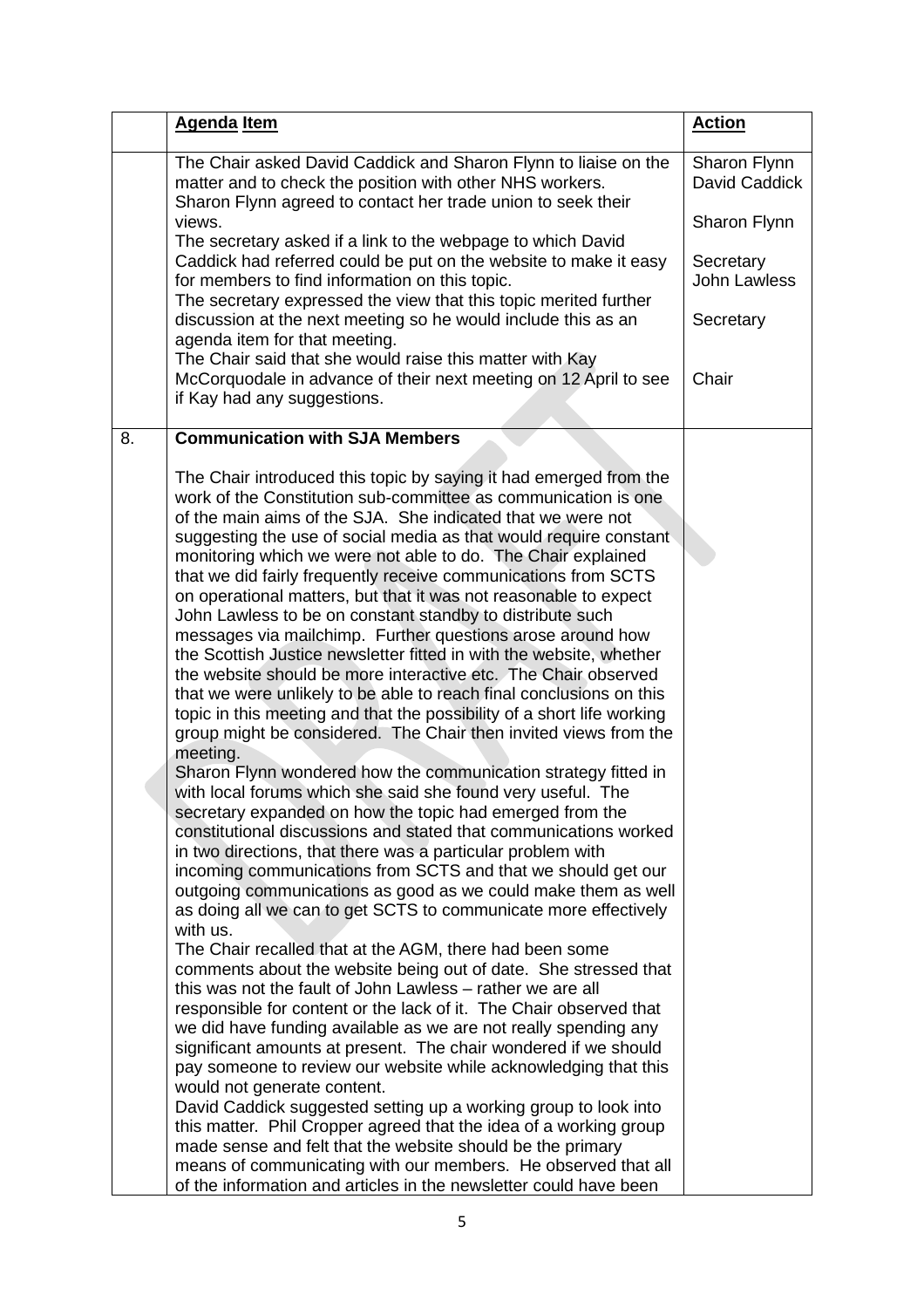|     | <b>Agenda Item</b>                                                                                                                                                                                                                                                                                                                                                                                                                                                                                                                                                                                                                                                                                                                                                                                                                                                                                                                                                                                                                                                                                                                                                                                                                                                                                                                                                                                                                                                                                                                                                     |    | <b>Action</b>                                                       |
|-----|------------------------------------------------------------------------------------------------------------------------------------------------------------------------------------------------------------------------------------------------------------------------------------------------------------------------------------------------------------------------------------------------------------------------------------------------------------------------------------------------------------------------------------------------------------------------------------------------------------------------------------------------------------------------------------------------------------------------------------------------------------------------------------------------------------------------------------------------------------------------------------------------------------------------------------------------------------------------------------------------------------------------------------------------------------------------------------------------------------------------------------------------------------------------------------------------------------------------------------------------------------------------------------------------------------------------------------------------------------------------------------------------------------------------------------------------------------------------------------------------------------------------------------------------------------------------|----|---------------------------------------------------------------------|
|     | posted on the website. He noted that anyone wanting to find out<br>about an organisation first looked at their website.<br>John Lawless agreed that the look and feel of the website could<br>be enhanced, but that without better and more up to date content<br>this would not achieve much.<br>The Chair asked Phil Cropper and John Lawless if they would be<br>willing to serve on a working group and they both agreed to do so.<br>The Chair also suggested that Ashley Ward, who shadows John,<br>should be on the group. Phil Cropper suggested that it was<br>important for the Chair to be on the group and she agreed. Gary<br>Watson also volunteered.                                                                                                                                                                                                                                                                                                                                                                                                                                                                                                                                                                                                                                                                                                                                                                                                                                                                                                    |    | Chair<br>Phil Cropper<br>John Lawless<br>Ashley Ward<br>Gary Watson |
| 9   | <b>Treasurer's Update</b>                                                                                                                                                                                                                                                                                                                                                                                                                                                                                                                                                                                                                                                                                                                                                                                                                                                                                                                                                                                                                                                                                                                                                                                                                                                                                                                                                                                                                                                                                                                                              |    |                                                                     |
|     | The Chair observed that in the absence of the Treasurer, we had<br>no update on finances. She noted however that our expenditure<br>was minimal. There were outstanding claims for travel for the<br>Crown Office meeting.<br>The secretary noted at this point that the expenses claim form on<br>the website needed to be updated with the current expense rates.<br>He stated we would update it and send it to John Lawless to be<br>posted.<br>The Chair enquired if we could spend money as we saw fit or<br>whether we needed approval from anyone. Dennis Barr stated<br>that the money we received was a grant and that we could spend<br>it in furtherance of the aims of the association as we saw fit.<br>Expenditure was of course subject to review by our external<br>examiners.<br>The Chair noted that in the constitution sub-committee, reference<br>was made to cheque signatories. This had led her to enquire of<br>the Treasurer if we still issued cheques. The Treasurer had<br>confirmed that all payments are now made by bank transfer on his<br>authorisation.<br>There then followed a wide ranging discussion about whether we<br>would ever issue cheques again and whether we needed another<br>person to be authorised to operate the bank account. Phil<br>Cropper pointed out that the constitution would need to be<br>modified to reflect what we decided and he informed the meeting<br>that he had prepared wording which he felt was appropriate.<br>The Chair undertook to discuss the matter further with the<br>Treasurer. |    | Secretary<br>Chair<br><b>Treasurer</b>                              |
| 10. | <b>Membership Secretary's Report</b>                                                                                                                                                                                                                                                                                                                                                                                                                                                                                                                                                                                                                                                                                                                                                                                                                                                                                                                                                                                                                                                                                                                                                                                                                                                                                                                                                                                                                                                                                                                                   |    |                                                                     |
|     | John Lawless reported current members were as follows:                                                                                                                                                                                                                                                                                                                                                                                                                                                                                                                                                                                                                                                                                                                                                                                                                                                                                                                                                                                                                                                                                                                                                                                                                                                                                                                                                                                                                                                                                                                 |    |                                                                     |
|     | <b>Tayside Central and Fife</b><br>South Strathclyde, Dumfries and                                                                                                                                                                                                                                                                                                                                                                                                                                                                                                                                                                                                                                                                                                                                                                                                                                                                                                                                                                                                                                                                                                                                                                                                                                                                                                                                                                                                                                                                                                     | 37 |                                                                     |
|     | Galloway                                                                                                                                                                                                                                                                                                                                                                                                                                                                                                                                                                                                                                                                                                                                                                                                                                                                                                                                                                                                                                                                                                                                                                                                                                                                                                                                                                                                                                                                                                                                                               | 54 |                                                                     |
|     | North Strathclyde                                                                                                                                                                                                                                                                                                                                                                                                                                                                                                                                                                                                                                                                                                                                                                                                                                                                                                                                                                                                                                                                                                                                                                                                                                                                                                                                                                                                                                                                                                                                                      | 37 |                                                                     |
|     | <b>Lothian and Borders</b>                                                                                                                                                                                                                                                                                                                                                                                                                                                                                                                                                                                                                                                                                                                                                                                                                                                                                                                                                                                                                                                                                                                                                                                                                                                                                                                                                                                                                                                                                                                                             | 26 |                                                                     |
|     | Glasgow and Strathkelvin                                                                                                                                                                                                                                                                                                                                                                                                                                                                                                                                                                                                                                                                                                                                                                                                                                                                                                                                                                                                                                                                                                                                                                                                                                                                                                                                                                                                                                                                                                                                               | 16 |                                                                     |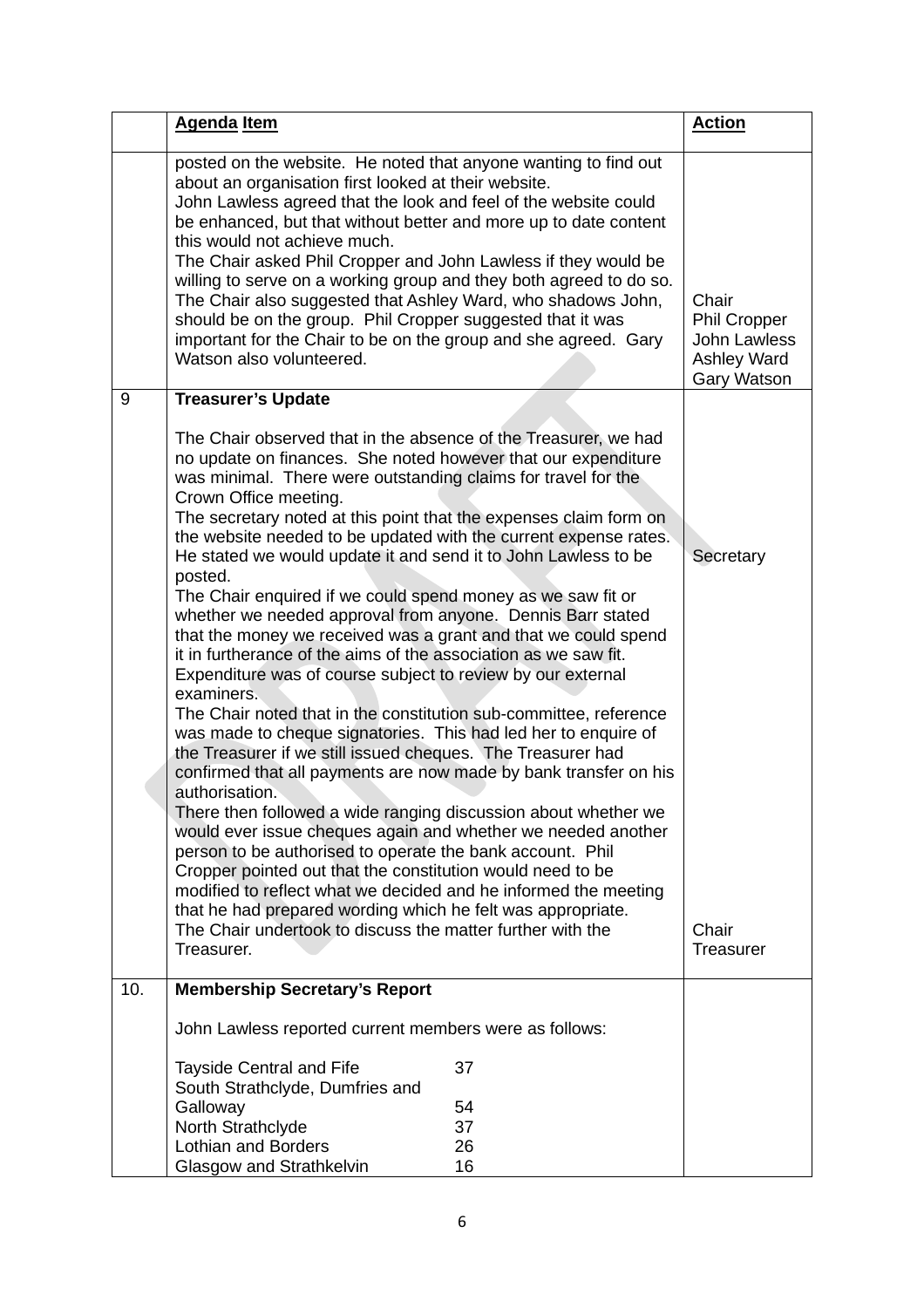|                | <b>Agenda Item</b>                                                                                                                                                                                                                                                                                                                                                                                                                                                                                                                                                                                                                                                                                                                                                                                                                                                                                                                                                                                                                                                                                                                                                                                                                                                                                                                                                                                                                                                                                                                                                                                                                                                                                                                                                                                                                                                                                                                                                                                                                                                                                  | <b>Action</b>                                                |
|----------------|-----------------------------------------------------------------------------------------------------------------------------------------------------------------------------------------------------------------------------------------------------------------------------------------------------------------------------------------------------------------------------------------------------------------------------------------------------------------------------------------------------------------------------------------------------------------------------------------------------------------------------------------------------------------------------------------------------------------------------------------------------------------------------------------------------------------------------------------------------------------------------------------------------------------------------------------------------------------------------------------------------------------------------------------------------------------------------------------------------------------------------------------------------------------------------------------------------------------------------------------------------------------------------------------------------------------------------------------------------------------------------------------------------------------------------------------------------------------------------------------------------------------------------------------------------------------------------------------------------------------------------------------------------------------------------------------------------------------------------------------------------------------------------------------------------------------------------------------------------------------------------------------------------------------------------------------------------------------------------------------------------------------------------------------------------------------------------------------------------|--------------------------------------------------------------|
|                | Grampian, Highland and Islands<br>29                                                                                                                                                                                                                                                                                                                                                                                                                                                                                                                                                                                                                                                                                                                                                                                                                                                                                                                                                                                                                                                                                                                                                                                                                                                                                                                                                                                                                                                                                                                                                                                                                                                                                                                                                                                                                                                                                                                                                                                                                                                                |                                                              |
| Total          | <u> 199</u>                                                                                                                                                                                                                                                                                                                                                                                                                                                                                                                                                                                                                                                                                                                                                                                                                                                                                                                                                                                                                                                                                                                                                                                                                                                                                                                                                                                                                                                                                                                                                                                                                                                                                                                                                                                                                                                                                                                                                                                                                                                                                         |                                                              |
|                | John reported that the decline in numbers was almost exclusively<br>due to retirals. The Chair observed that as the mandatory<br>retirement age was being increased, the decline should level out.                                                                                                                                                                                                                                                                                                                                                                                                                                                                                                                                                                                                                                                                                                                                                                                                                                                                                                                                                                                                                                                                                                                                                                                                                                                                                                                                                                                                                                                                                                                                                                                                                                                                                                                                                                                                                                                                                                  |                                                              |
| 11.            | <b>Scottish Justice</b>                                                                                                                                                                                                                                                                                                                                                                                                                                                                                                                                                                                                                                                                                                                                                                                                                                                                                                                                                                                                                                                                                                                                                                                                                                                                                                                                                                                                                                                                                                                                                                                                                                                                                                                                                                                                                                                                                                                                                                                                                                                                             |                                                              |
|                | Phil Cropper informed the meeting that he did not have any<br>articles ready for publication but that if material were provided he<br>could compile an issue at short notice.                                                                                                                                                                                                                                                                                                                                                                                                                                                                                                                                                                                                                                                                                                                                                                                                                                                                                                                                                                                                                                                                                                                                                                                                                                                                                                                                                                                                                                                                                                                                                                                                                                                                                                                                                                                                                                                                                                                       |                                                              |
| 12.            | <b>Any Other Competent Business</b>                                                                                                                                                                                                                                                                                                                                                                                                                                                                                                                                                                                                                                                                                                                                                                                                                                                                                                                                                                                                                                                                                                                                                                                                                                                                                                                                                                                                                                                                                                                                                                                                                                                                                                                                                                                                                                                                                                                                                                                                                                                                 |                                                              |
| a.<br>b.<br>C. | The Chair raised the topic of GDPR compliance. She had<br>learnt at an earlier meeting that all organisations should<br>have a Data Protection Impact Survey. The easiest way to<br>deal with this was to obtain written permission from all<br>members to use their personal contact details to<br>communicate with them. Phil Cropper pointed out that if<br>we obtained such permission, we would then be obliged to<br>monitor the use of the data and ensure it was being used<br>appropriately. The Chair considered this was something<br>the communication sub-committee should look at.<br>The Chair said she had received reports of utility<br>companies seeking warrants with sums of £400 to £500<br>being included for costs. This was in excess of the<br>agreement with Ofgem that such costs should be limited to<br>£150. Dennis Barr explained that warrants seeking more<br>than £150 in costs should not be signed. The limit only<br>applied to domestic customers. The amount charged<br>should be specified in the human rights letter - therefore<br>JPs should ask to see the letter. The Chair considered<br>that a link to this information could usefully be included on<br>our website. The Chair asked the secretary to liaise with<br>John Lawless to get the appropriate link included on the<br>website.<br>Phil Cropper reported that he had attended a meeting of<br>the Judicial Welfare and Support Committee which is<br>chaired by Lord Mulholland. The committee is developing<br>a well-being strategy which will cover a range of topics. Of<br>particular interest to JPs are security and mentoring. Lord<br>Mulholland is keen to resurrect the Judicial Council on<br>which the SJA has two representatives. Currently, Gordon<br>Hunter and Dennis Barr are listed in these roles, however<br>Dennis Barr pointed out that our representatives are the<br>Chair and Secretary – i.e. Grace MacLeod and Richard<br>Scott.<br>d. Dennis Barr requested that the Chair seek clarity from<br>SCTS of their plans for the provision of Legal Advisors to | Comms. Sub-<br>Committee<br>Secretary<br><b>John Lawless</b> |